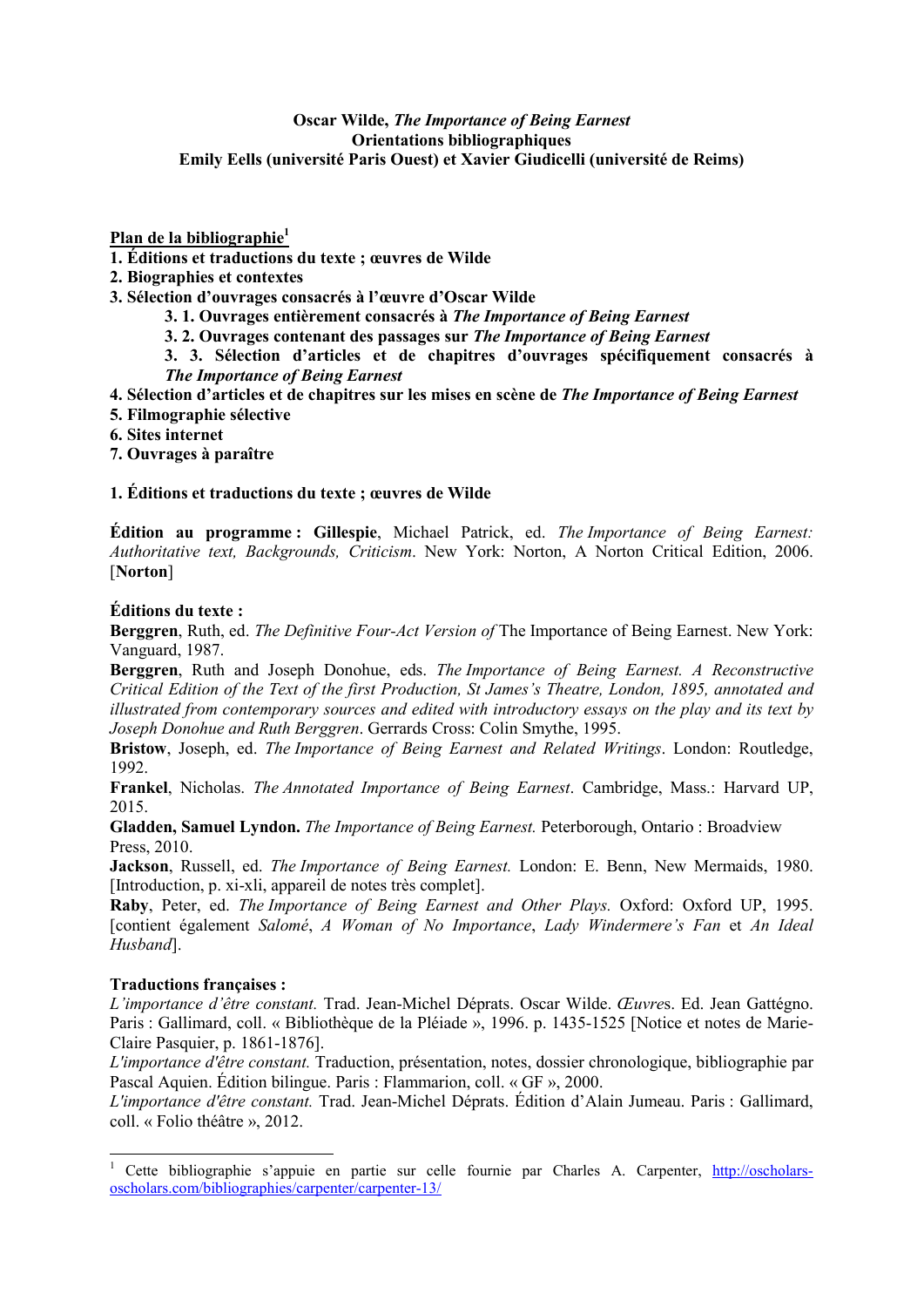### **Œuvres de Wilde :**

*Complete Works of Oscar Wilde*. [1948]. Ed. Merlin Holland. Glasgow: HarperCollins, 2003. *Complete Letters of Oscar Wilde*. Ed. Merlin Holland and Rupert Hart-Davis. New York: Holt, 2000 and London: Fourth Estate, 2000.

*Œuvres*. Ed. Jean Gattégno. Introduction de Pascal Aquien. Paris : Gallimard, coll. « Bibliothèque de la Pléiade », 1996.

[Il est recommandé de lire les autres comédies de Wilde, *The Picture of Dorian Gray* et certains essais, surtout "The Decay of Lying" et "The Truth of Masks"].

### **2. Biographies et contextes**

**Angel-Pérez**, Élisabeth. *Le Théâtre anglais*. Paris : Hachette, 1997.

\*\***Aquien**, Pascal. *Oscar Wilde. Les mots et les songes*. Croissy-Beaubourg : Aden, 2006.

\***Beckson**, Karl. *London in the 1890s. A Cultural History*. New York: Norton, 1992.

**Beckson**, Karl. *The Oscar Wilde Encyclopedia*. New York: AMS Press, 1998.

**Bédarida**, François. *L'Ère victorienne*. Paris : PUF, coll. "Que sais-je?", 1974.

**Booth**, Michael R. *Theatre in the Victorian Age*. Cambridge: Cambridge UP, 1991.

\***Bristow**, Joseph. *Wilde Writings: Contextual Conditions*. Toronto: U of Toronto P, 2003. [**Bristow**] **Canning**, Richard. *Oscar Wilde*. London: Hesperus Press, coll. *Brief Lives*, 2008.

**Cohen**, Ed. *Talk on the Wilde Side. Towards a Genealogy of Discourse on Male Sexuality*. New York, London: Routledge, 1993.

\*\*\***Ellmann**, Richard. *Oscar Wilde*. London: Hamish Hamilton, 1987.

**Foldy**, Michael S. *The Trials of Oscar Wilde: Deviance, Morality, and Late Victorian Society*. New Haven: Yale UP, 1997.

**Jumeau**, Alain. *La Société victorienne*. Paris : PUF, 2001.

**Henkle**, Roger B. *Comedy and Culture. England 1820-1900*. Princeton: Princeton UP, 1980.

**Kaplan**, Joel H. and Sheila Stowell. *Theatre and Fashion. Oscar Wilde to the Suffragettes.* Cambridge: Cambridge UP, 1994.

\*\***McKenna**, Neil. *The Secret Life of Oscar Wilde*. London: Century, 2003. [voir notamment p. 308- 312 et p. 331-335].

**Jenkins**, Anthony. *The Making of Victorian Drama*. Cambridge: Cambridge UP, 1991. [p. 220-224 consacrées à *The Importance of Being Earnest*].

**Pavis**, Patrice. *Dictionnaire du théâtre*. Paris : Dunod, 1996.

**Powell**, Kerry. *Oscar Wilde and the Theatre of the 1890s*. Cambridge: Cambridge UP, 1990. [voir en particulier p. 108-123, "The Importance of Being at Terry's"; p. 124-139, "Algernon's Other Brothers", ce dernier chapitre est repris p. 138-154 dans *Critical Essays on Oscar Wilde*. Ed. Regenia Gagnier. New York: G. K. Hall, 1991].

**Powell**, Kerry and Peter Raby, ed. *Oscar Wilde in Context*. Cambridge: Cambridge UP, 2014.

\*\***Raby**, Peter, ed. *The Cambridge Companion to Oscar Wilde*. Cambridge: Cambridge UP, 1997. [**Cambridge Companion**]

**Showalter**, Elaine. *Sexual Anarchy. Gender and Culture at the Fin de Siècle*. New York: Viking Penguin, 1990.

**Sinfield**, Alan. *The Wilde Century. Effeminacy, Oscar Wilde and the Queer Moment*. London: Cassell, 1994.

\***Sloan**, John. *Authors in Context. Oscar Wilde*. Oxford: Oxford UP, 2003.

### **3. Sélection d'ouvrages consacrés à l'œuvre d'Oscar Wilde**

### **3. 1. Ouvrages entièrement consacrés à** *The Importance of Being Earnest*

\*\*\* **Aquien**, Pascal et Xavier Giudicelli, ed. *The Importance of Being Earnest* d'Oscar Wilde. Paris : PUPS, coll. « mondes anglophones », 2014.

\*\*\***Bloom**, Harold, ed. *Oscar Wilde's* The Importance of Being Earnest*: Modern Critical Interpretations*. New York: Chelsea House, 1988. [**Bloom**]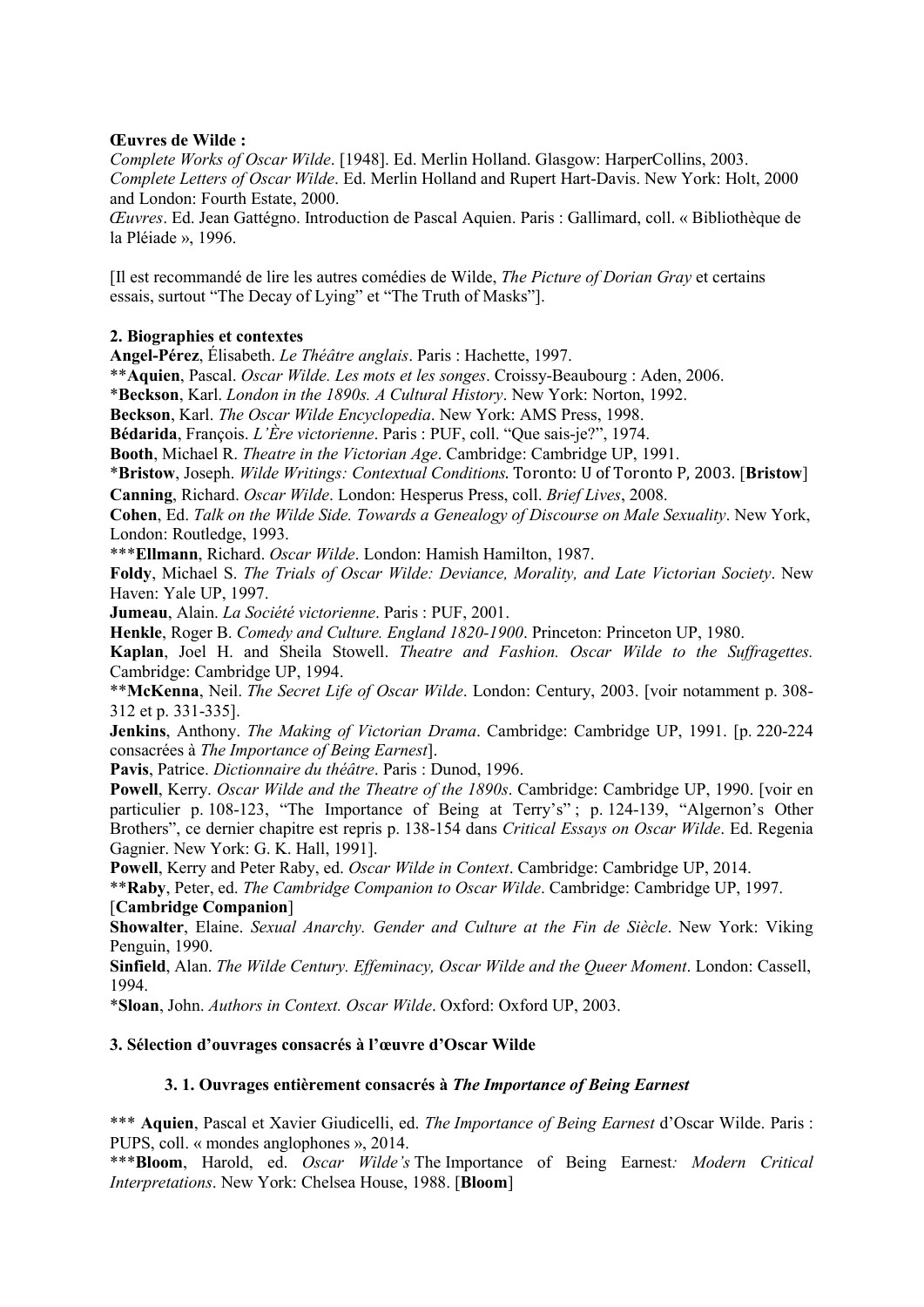**\*\*\*Degroisse**, Élodie. *The Importance of Being Earnest*. Paris : CNED/PUF, 2014.

**\*\*\*Drugeon**, Marianne et Emmanuel Vernadakis. *The Importance of Being Earnest*. Neuilly-sur-Seine : Atlande, coll. « clefs-concours », 2014.

**\*\*\*Eells**, Emily, ed. *Wilde in Earnest.* Nanterre : PU de Paris Ouest, coll. « Intercalaires-agrégation d'anglais », 2015.

\*\*\***Raby**, Peter. The Importance of Being Earnest*: A Reader's Companion*. New York: Twayne, 1995. [**Raby**]

#### **3. 2. Ouvrages contenant des passages sur** *The Importance of Being Earnest*

**Behrendt,** Patricia Flanagan. *Oscar Wilde: Eros and Aesthetics.* London: Macmillan, 1991.

\***Bird**, Alan. *The Plays of Oscar Wilde*. New York: Barnes & Noble, 1977. [p. 160-183 consacrées à *The Importance of Being Earnest*].

**Dollimore**, Jonathan. *Sexual Dissidence. Augustine to Wilde, Freud to Foucault*. Oxford: Clarendon P, 1991.

\***Drugeon**, Marianne, ed. *Cahiers victoriens et édouardiens 72. Studies in the Theatre of Oscar Wilde*. Montpellier : P U de la Méditerranée, 2010. [**Drugeon**]

\*\*\***Eltis**, Sos. *Revising Wilde: Society and Subversion in the Plays of Oscar Wilde*. Oxford: Clarendon P, 1996. [p. 170-200 consacrées à *The Importance of Being Earnest*].

\*\*\***Gagnier**, Regenia. *Idylls of the Marketplace: Oscar Wilde and the Victorian Public*. Stanford, California: Stanford UP, 1986. [p. 111-117 sur *The Importance of Being Earnest*, repris dans **Bloom**  p. 109-118].

—–, ed. *Critical Essays on Oscar Wilde*. New York: G. K. Hall, 1991. [**Gagnier**]

\*\***Gillespie**, Michael Patrick. *Oscar Wilde and the Poetics of Ambiguity*. Gainesville: UP of Florida, 1996. [p. 100-114, "The Victorian Impulse in Contemporary Audiences: the Regularization of *The Importance of Being Earnest*" et p. 115-132, "From Beau Brummel to Lady Bracknell: Reviewing the Dandy in *The Importance of Being Earnest*", repris p. 166-182 dans **Norton**].

\***Kohl**, Norbert. *Oscar Wilde. The Works of a Conformist Rebel*. Cambridge: Cambridge UP, 1989 [en particulier p. 255-274, "Propriety and Parody: *The Importance of Being Earnest*"].

**MacCormack**, Jerusha, ed. *Wilde the Irishman*. New Haven, London: Yale UP, 1998. [**MacCormack**]

**Merle**, Robert. *Oscar Wilde*. [1948]. Paris : Éditions de Fallois, 1995. [p. 341-377 consacrées au théâtre de Wilde].

\*\***6assaar**, Christopher. *Into the Demon Universe: a Literary Exploration of Oscar Wilde*. New Haven, CT: Yale UP, 1974. [p. 129-145 consacrées à *The Importance of Being Earnest*].

\***Powell**, Kerry. *Acting Wilde: Victorian Sexuality, Theatre, and Oscar Wilde*. Cambridge: Cambridge UP, 2009 [voir en particulier p. 101-122, "Performativity and History: Oscar Wilde and *The Importance of Being Earnest*" ; p. 102-105, "Jack Worthing and the Anthropology of Performance" ; p. 105-113, "Historicizing *Earnest*'s 'Social drama'" ; p. 114-122, "Performing *Earnest*"].

**Raby**, Peter. *Oscar Wilde*. Cambridge: Cambridge UP, 1988. [p. 129-131].

**Roden**, Frederick S, ed. *Oscar Wilde Studies*. Basingstoke and New York: Palgrave Macmillan, 2004.

**Sammells**, Neil. *Wilde Style. The Plays and Prose of Oscar Wilde*. Harlow: Longman, 2000. [p. 104- 113 consacrées à *The Importance of Being Earnest*].

**Sandulescu**, C. George, ed. *Rediscovering Oscar Wilde*. Princess Grace Irish Library Series 8. Gerrards Cross: Colin Smythe, 1994. [**Sandulescu**]

**San Juan**, Epifanio. *The Art of Oscar Wilde*. Princeton, NJ: Princeton UP, 1967. [p. 180-196 consacrées à *The Importance of Being Earnest*].

**Shewan**, Rodney. *Oscar Wilde: Art and Egotism*. London: Macmillan, 1977. [p. 186-193, "*The Importance of Being Earnest*: the Providential Pun", repris p. 49-55 dans **Bloom**].

\*\*\***Tydeman**, William. *Wilde, Comedies: A Casebook*. London: Macmillan, 1982. [**Tydeman**]

\***Varty**, Anne. *A Preface to Oscar Wilde*. Harlow: Longman, 1998. [p. 192-206 consacrées à *The Importance of Being Earnest*].

**Worth**, Katherine. *Oscar Wilde*. London: Macmillan, "Macmillan Modern Dramatists", 1983. [p. 152- 182 ; repris p. 57-75, sous le titre "The Triumph of the Pleasure Principle", dans **Bloom**].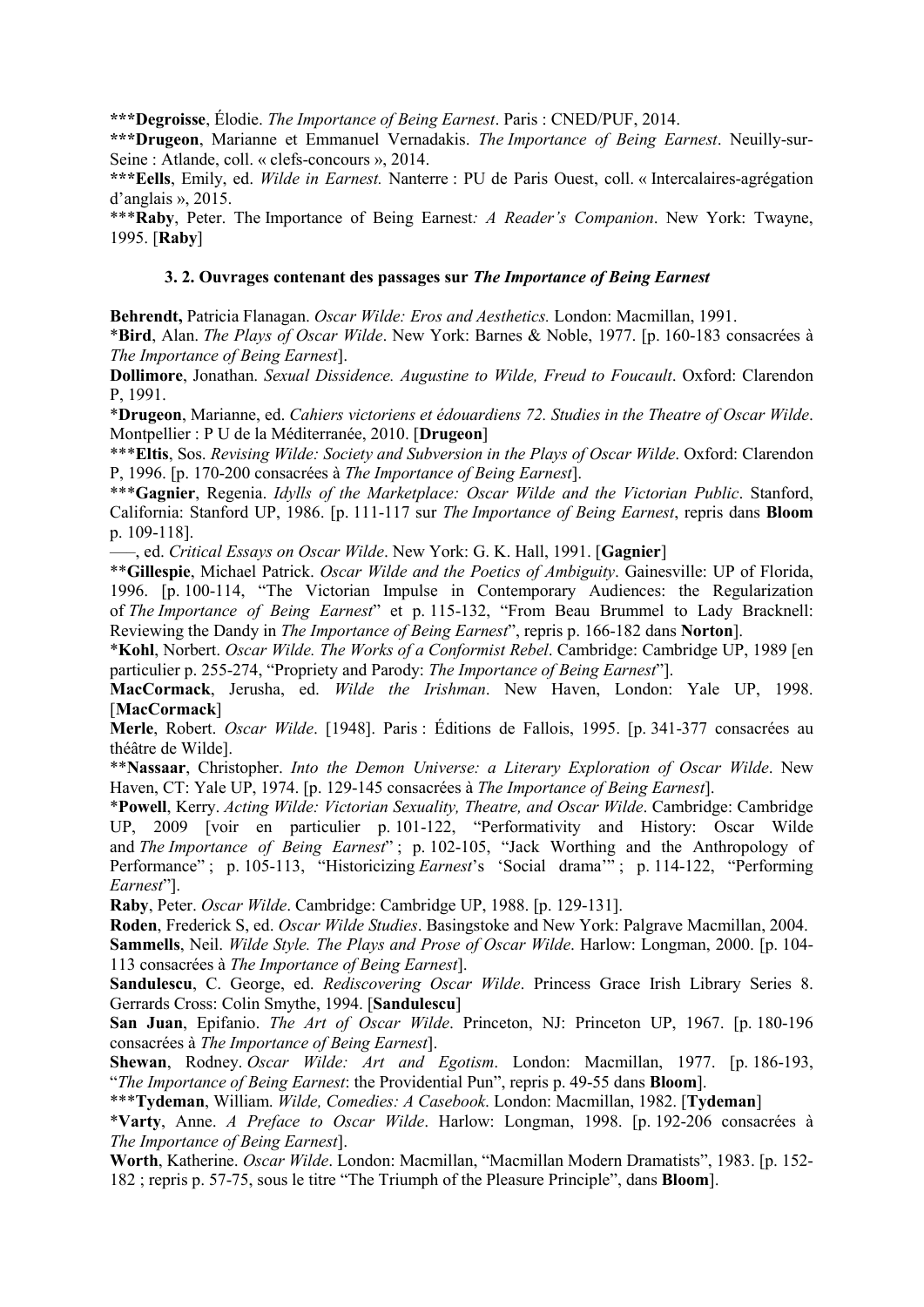#### **3. 3. Sélection d'articles et de chapitres d'ouvrages spécifiquement consacrés à**  *The Importance of Being Earnest*

**Ackerman**, Alan. "Form and Freedom in *The Importance of Being Earnest*." *Approaches to Teaching the Works of Oscar Wilde*. Ed. Philip E. Smith II. New York: MLA Press, 2008. p. 142-150.

**Baselga**, Mariano. "Oscar Wilde and the Semantic Mechanisms of Humour: the Satire of Social Habits." **Sandulescu**. p. 13-20.

**Beckson**, Karl. "Oscar Wilde and the Importance of not Being Earnest". *Oscar Wilde. The Man, his Writings and his World*. Ed. Robert N. Keane. New York: AMS Press, 2003. p. 1-14.

**Bastiat**, Brigitte. "*The Importance of Being Earnest* (1895) by Oscar Wilde: Conformity and Resistance in Victorian society." **Drugeon**. p. 53-63.

**Bennett**, Michael Y. "Victorian Ideals: Wilde Performances in *The Importance of Being Earnest* and *Salomé*." *Words, Space, and the Audience: the Theatrical Tension between Empiricism and Rationalism*. New York: Palgrave Macmillan, 2012. p. 27-56.

**Bentley**, Eric. *The Playwright as Thinker: a Study of Drama in Modern Times*. New York: Reynal, 1946. p. 172-177 [repris p. 111-115 dans *Oscar Wilde: A Collection of Criticial Essays*. Ed. Richard Ellmann. Englewood Cliffs: Prentice-Hall, 1969].

**Catsiapis**, Hélène. "*The Importance of Being Earnest* ou le parcours exceptionnel d'une comédie exceptionnelle." *Coup de théâtre*, 13, 1996. p. 31-41.

**Chabin**, Valérie. « La subversion du modèle : de *The Importance of Being Earnest* d'Oscar Wilde à *Travesties* de Tom Stoppard. Hommage et dévoiement ». *Coup de Théâtre*, n° 13, juin 1996.

**Cohen**, Ed. "Laughing in Earnest: the Trying Context of Wilde's 'Trivial' Comedy." *Lit: Literature, Interpretation, Theory* 3 i 1991. p. 57-64.

\*\***Craft**, Christopher. "Alias Bunbury: Desire and Termination in *The Importance of Being Earnest*." *Another Kind of Love: Male Homosexual Desire in English Discourse, 1850-1920*. Berkeley: U of California P, 1994. p. 106-139. [repris p. 119-137 dans **Gagnier**].

**Dickson**, Sarah A. "Introduction." Oscar Wilde. *The Importance of Being Earnest: A Trivial Comedy for Serious People: in four acts as originally written by Oscar Wilde*. New York: New York Public Library, 1956. p. 1-26 [sur les manuscrits].

**Foster**, Richard. "Wilde as Parodist: a Second Look at *The Importance of Being Earnest*." *College English* 18 1956. p. 18-23 [repris p. 159-166 dans **Tydeman**].

**Fromonot**, Jacqueline. "Forms, Functions and Figures of Negation in Oscar Wilde's Society Comedies." **Drugeon**. p. 21-36.

**Garland**, Tony W. "The Contest of Meaning in *The Importance of Being Earnest*.'*Explicator* 70 2012. p. 272-274.

**Giudicelli**, Xavier. « *Handbag* de Mark Ravenhill (1999) : réincarnation de *The Importance of Being Earnest* à la fin des années 1990. » **Drugeon**. p. 99-114.

**Gregor**, Ian. "Comedy and Oscar Wilde." *Sewanee Review* 74 1966: 501-521 [repris p. 11-26 dans **Bloom**].

**Guedj**, Emmanuelle. "Wandering Identities: of Bags and Plays by Wilde, Pinter and McGuinness." *Études Britanniques Contemporaines* 35 2008. p. 15-25.

**Jackson**, Russell. "*The Importance of Being Earnest*." **Cambridge Companion**. p. 161-177.

**Jordan**, Robert J. "Satire and Fantasy in Wilde's *The Importance of Being Earnest*." *Ariel* 1 iii 1970. p. 101-109; [repris p. 27-34 dans **Bloom**].

\***Kiberd**, Declan. "Oscar Wilde: the Artist as Irishman." *Inventing Ireland*. Cambridge, MA: Harvard UP, 1996. p. 33-50 [repris p. 9-23 dans **MacCormack**].

\***Killeen**, Jarlath. "Art and life: the Politics of Ritualism in *The Importance of Being Earnest." The Faiths of Oscar Wilde: Catholicism, Folklore and Ireland*. Basingstoke: Palgrave Macmillan, 2005. p. 138-161.

**Knowles**, Ronald. "Bunburying with Bakhtin: a Carnivalesque Reading of *The Importance of Being Earnest*." *Essays in Poetics* 20 1995. p. 170-181.

**Laity**, Susan. "The Soul of Man under Victoria: *Iolanthe*, *The Importance of Being Earnest*, and Bourgeois Drama." **Bloom**. p. 119-146.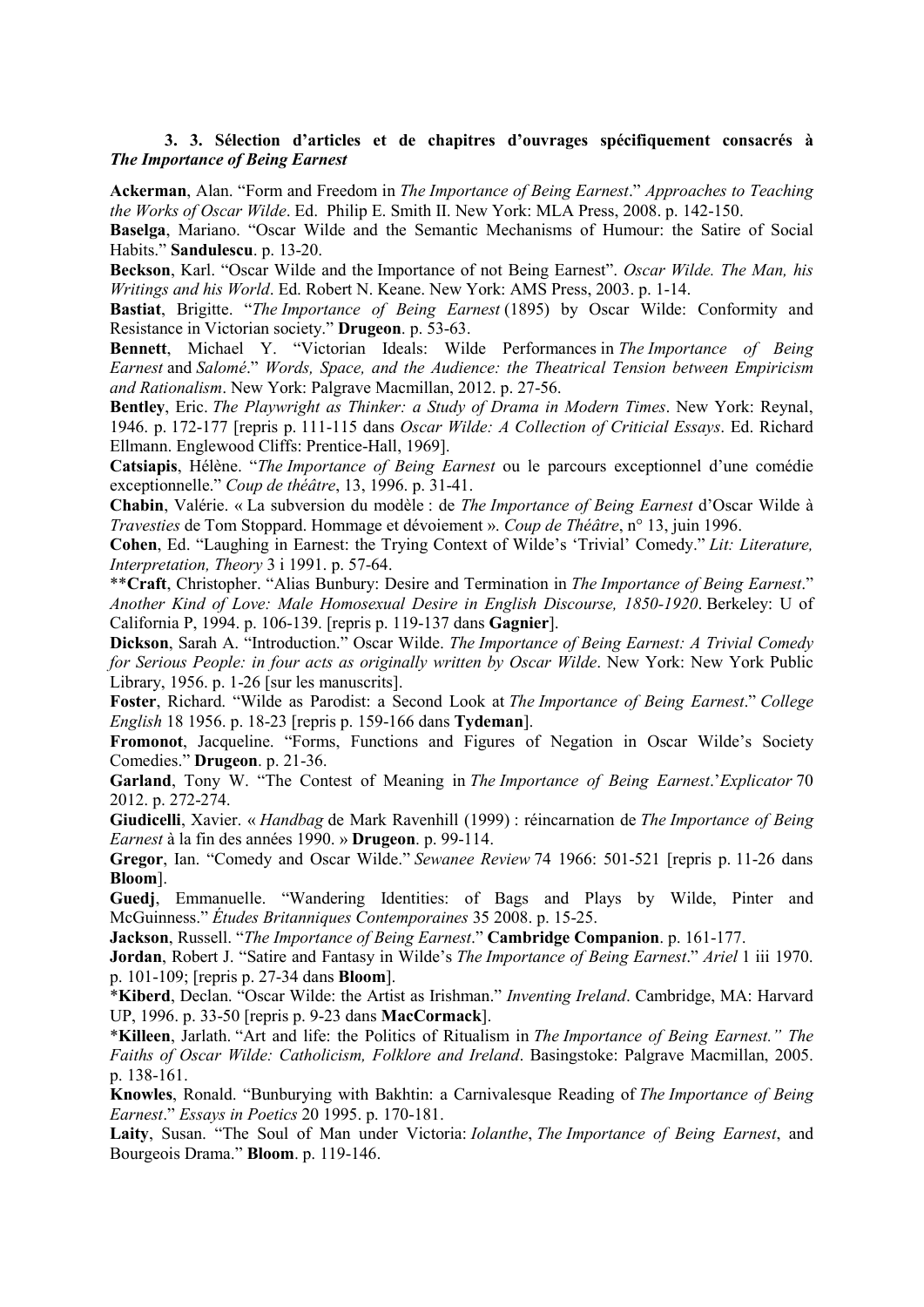**Lalonde**, Jeremy. "A 'revolutionary outrage': *The Importance of Being Earnest* as Social Criticism." *Modern Drama* 48 2005. p. 659-676.

**Loewenstein**, Joseph. "Wilde and the Evasion of Principle." *South Atlantic Quarterly* 84 1985. p. 392- 400 [repris p. 99-108 dans **Bloom**].

\***Marcovitch**, Heather. "The Dialectic of Persona and Stereotypes in the Society Comedies." *The Art of the Pose: Oscar Wilde's Performance Theory*. Bern: Peter Lang, 2010. p. 151-184.

**Mendelssohn**, Michèle. '"Wild thoughts and desire! Things I can't tell you—words I can't speak!": the Drama of Identity in *The Importance of Being Earnest* and *Guy Domville*." *Henry James, Oscar Wilde and Aesthetic Culture*. Edinburgh: Edinburgh UP, 2007. p. 163-196.

**Mikhail**, E. H. "The four-act Version of *The Importance of Being Earnest*." *Modern Drama* 11 1968. p. 263-266 [repris p. 102-105 dans **6orton**].

\*\***Paglia**, Camille. "The English Epicene: Wilde's *The Importance of Being Earnest*." *Sexual Personae: Art and Decadence from 3efertiti to Emily Dickinson*. New Haven, CT: Yale UP, 1990. p. 531-571. [repris p. 116-136 dans **6orton**].

**Pankratz**, Annette. "Playing with Oscar—Camp as Textual Strategy in Adaptations of *The Importance of Being Earnest* by Orton, Fleming and Ravenhill." *The Importance of Reinventing Oscar: Versions of Wilde during the Last Hundred Years*. Ed. Uwe Böker, Richard Corballis, Julie A. Hibbard. Amsterdam : Rodopi, 2002. p. 229-236.

**Parker**, David. "Oscar Wilde's Great Farce: *The Importance of Being Earnest*." *Modern Language Quarterly* 35 1974. p. 173-86 [repris p. 166-179 dans **Tydeman** et p. 35-47 dans **Bloom**].

**Pham-Thahn**, Gilbert. "Dandiacal Conversations in Oscar Wilde's Comedies of Manners: Conventions, Conversions and Reconfigurations of Phallogocentrism." **Drugeon**. p. 37-52.

**Poulain**, Alexandra, « "False impression[s]": Writing in *The Importance of Being Earnest* », *Études anglaises* 3/2014 (Vol. 67) , p. 290-301.

**Raby**, Peter. "The Origins of *The Importance of Being Earnest*." *Modern Drama* 37 1994. p. 139-147.

—–. '"The Persons of the Play": some Reflections on Wilde's Choice of Names in *The Importance of Being Earnest*." *3ineteenth Century Theatre* 23 1995. p. 67-75

—–. "Wilde, and How to be Modern: or, Bags of Red Gold." **Bristow**. p. 147-162.

—–. "The Genesis of the Play" dans **Raby** p. 125-140; repris dans **Norton**, p. 183-195

**Ramos Gay**, Ignacio. "Hunger, Dandyism and Compulsive Consumption in *The Importance of Being Earnest.*" *Hunger on the Stage*. Ed. Élisabeth Angel-Pérez et Alexandra Poulain. Newcastle-upon-Tyne: Cambridge Scholars, 2008. p. 115-130. [**Angel-Pérez et Poulain**] [repris dans **Aquien et Giudicelli**]

**Reinert**, Otto. "Satiric Strategy in *The Importance of Being Earnest*." *College English* 18 1956. p. 14- 18 [repris p. 153-159 dans **Tydeman**].

**Robbins**, Ruth. "Artificial worlds: *Salomé* and *The Importance of Being Earnest*". *Oscar Wilde*. London: Continuum, 2011. p. 144-161. [voir en particulier p. 151-161]

**Rohmann**, Gerd. "Re-discovering Wilde in travesties by Joyce and Stoppard." **Sandulescu**. p. 338- 347.

**Rose**, D. C. "Calling things by their Proper Names." *Wildean* 33 2008. p. 34-43.

Rustin, Margaret, & Michael Rustin. "Oscar Wilde's Glittering Surface." *Mirror to Nature: Drama, Psychoanalysis, and Society*. London: Karnac, 2002. p. 160-189.

\*\***Sedgwick**, Eve Kosofsky. "Tales of the Avuncular: Queer Tutelage in *The Importance of Being Earnest*." *Professions of Desire: Lesbian and Gay Studies in Literature*. Ed. George E. Haggerty & Bonnie Zimmerman. New York: Modern Language Association, 1995. p. 191-209.

**Senelick**, Laurence. "Master Wood's Profession: Wilde and the Subculture of Homosexual Blackmail in the Victorian Theatre." **Bristow**. p. 162-182.

**Siegel**, Maxwell E. "On Losing Both one's Parents: Carelessness or Tampering?" *OSCHOLARS* 30 Oct 2003-Oct 2006 <www.irishdiaspora.net/ids/exhibits/253/And-I-May-I-Say-Nothing.doc> )

**Snider**, Clifton. "Synchronicity and the Trickster in *The Importance of Being Earnest*."*Wildean* 27 2005. p. 55-63.

\*\***Tadié**, Alexis. « "An age of surfaces" : le langage de la comédie dans *The Importance of Being Earnest* d'Oscar Wilde. » *Études Anglaises* 58 2005. p. 323-335. [repris dans **Aquien et Giudicelli]**

**Thienpoint**, Eva. "Faltering Arrow to Pistol Shot: *The Importance of Being Earnest*." *Cambridge Quarterly* 33 2004: 245-55. [repris p. 106-115 dans **Norton**].